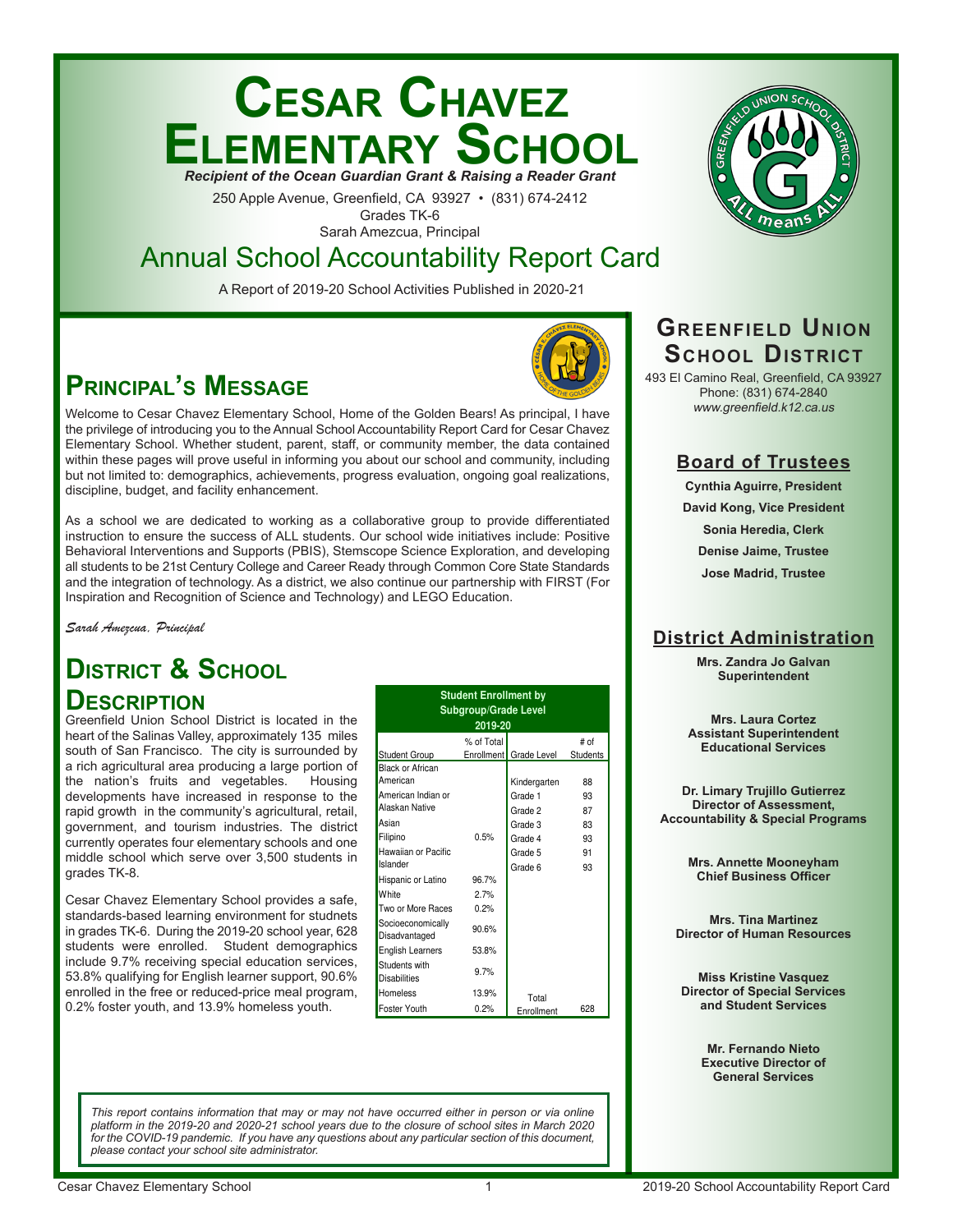# **District Mission Statement**

To promote ALL students with high levels of academic and personal achievement through a collaborative system of support, guided by passionate, dedicated staff in a safe, nurturing, and culturally responsive environment that fully prepares students for future college and career success.

# **District Vision**

# **Statement**

Greenfield Union School District will be a national leader in education ensuring high levels of learning and success for ALL students.

# **CORE VALUES**<br>• We celebrate diversity and nurture the

- gifts and talents of our students.
- Our schools are safe learning places for ALL.
- Our schools have positive cultures that promote meaningful relationships.
- We will not let each other fall.
- Student success is a collective responsibility of ALL.
- We will ensure high levels of learning for ALL students.
- We will ensure equitable learning opportunities for ALL students.
- ALL students, families, and staff are valued and treated with respect.
- We value our parents and community as partners in education.
- ALL means ALL.

# **School Vision Statement**

Cesar Chavez provides rigorous instruction and creative opportunities for all students. We strive to build critical and creative thinkers who are inquisitive communicators and lifelong learners that have everything it takes to be successful in life. This goal can best be achieved through collaboration with all stakeholders. Together we can help our students reach their full potential.

# **Local Control Accountability Plan (LCAP)**<br>As part of the Local Control Funding Formula,

school districts are required to develop, adopt, and annually update a three-year Local Control and Accountability Plan (LCAP).

The SARC provides the following information relevant to the State priority: Basic (Priority 1)

• Degree to which teachers are appropriated assigned and fully credentialed in the subject area and for the pupils they are teaching;

• School facilities are maintained in good repair

The SARC provides the following information relevant to the State priority: Pupil Achievement (Priority 4)

- Statewide assessments (i.e., California Assessment of Student Performance and Progress (CAASPP) System, which includes the Smarter Balanced Summative Assessments for students in the general education population and the California Alternate Assessments (CAAs) for English language arts/literacy (ELA) and mathematics given in grades three through eight and grade eleven. Only eligible students may participate in the administration of the CAAs. CAAs items are aligned with alternative achievement standards, which are linked with the Common Core State Standards (CCSS) for students with the most significant cognitive disabilities); and
- The percentage of students who have successfully completed courses that satisfy the requirements for entrance to the University of California and the California State University, or career technical sequences or programs of student.

The SARC provides the following information relevant to the State priority: Other Pupil Outcomes (Priority 8)

• Pupil outcomes in the subject area of physical education

The SARC provides the following information relevant to the State priority: Parental Involvement (Priority 3)

• Efforts the school district makes to seek parent input in making decisions for the school district and each school site

The SARC provides the following information relevant to the State priority: Pupil Engagement (Priority 5)

- High school dropout rates; and
- High school graduation rates

The SARC provides the following information relevant to the State priority: School Climate (Priority 6)

- Pupil suspension rates;
- Pupil expulsion rates; and
- Other local measures on the sense of safety

The following components encompass our district's LCAP goals:

Culture: We will cultivate positive school environments that are culturally, emotionally, and physically safe led by passionate staff members dedicated to and advocating for ALL students, their families, and our community.

Academics: We will take collective responsibility for providing a guaranteed, viable curriculum in ALL subject areas so that ALL students meet or exceed grade-level academic and technical standards through effective, data-drive instructional practices that ensure ALL students are fully prepared for college and career success.

Community: We will actively engage our family, school, and community partners through ongoing communication and outreach because we value, respect, and believe we are stronger together in ensuring and advocating for the future success of ALL our students.

# **Parent Involvement**

Parent involvement is a vital component to school and student success. Cesar Chavez Elementary School offers a wide variety of opportunities for parents to support the school and their child's academic efforts through volunteering efforts.

#### **Volunteer to Help**

- Classrooms
- Fundraising Activities
- Parent Teacher Association (PTA)

#### **Join Leadership Groups**

- School Site Council
- English Learner Advisory Council
- District English Learner Advisory Council / District English Learner Advisory Committee (ELAC)
- District Budget Advisory Committee

**Volunteer/Attend Special Events & Workshops**

- Back to School Night
- Open House
- Parent Education Workshops
- Triple P Workshop
- Parent Teacher Conference
- Principal/Parent Cafes (3-5 times per year)
- Beautification Day
- Annual Musicals & Assemblies

Parents seeking more information or who are interested in participating in any of the activities listed above may contact the community liaison at (831) 674-2412 for information.

### **School News**

Regular school-to-home communication, provided in both English and Spanish, keeps parents up to date on student progress and school issues. Every month a newsletter is sent home and includes current school news and other announcements as necessary. Flyers are sent out as needed and Parent Square Messaging is used. A calendar of events is published at the first of the year; general information can be found on the school website and on the school marquee. Cesar Chavez uses Facebook, Instagram, and Twitter to announce upcoming events and to stay in touch with both parents and students.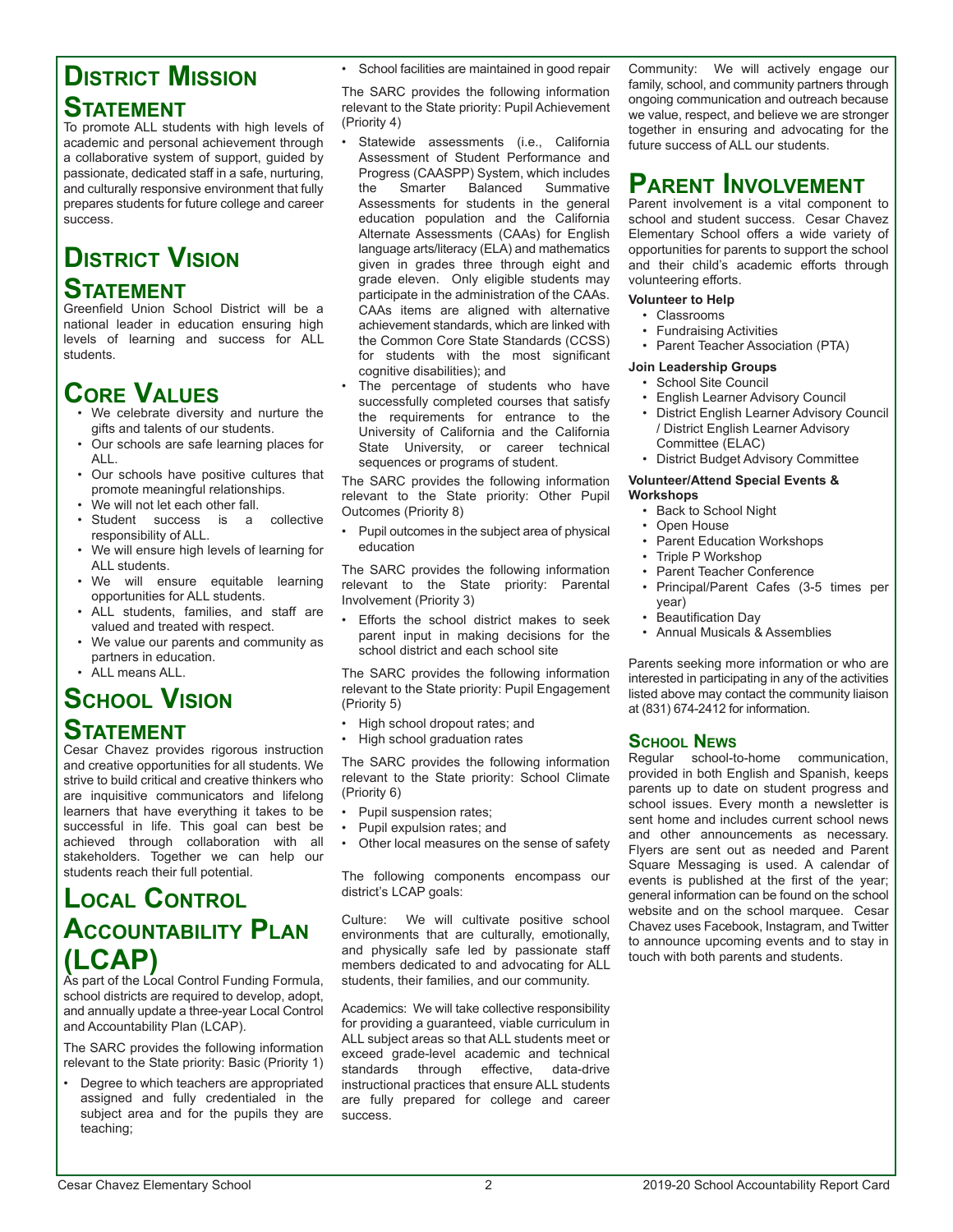# **Student Achievement**

### **California Assessment of Student Performance and Progress (CAASPP)**

The California Assessment of Student Performance and Progress (CAASPP) System includes the Smarter Balanced Summative Assessments (SBAC) for students in the general education population, and the California Alternate Assessments (CAAs) for students with the most significant cognitive disabilities. Only eligible students may participate in the administration of the CAAs. CAAs items are aligned with alternative achievement standards, which are linked with the Common Core State Standards (CCSS). CAASPP results are a measure of how well students are mastering California's standards in English language arts/literacy (ELA) and mathematics, and are given to

**California Assessment of Student Performance and Progress Test Results in English Language Arts/Literacy (ELA) and Mathematics for All Students in Grades Three Through Eight**

|  | Percentage of Students Meeting or Exceeding the State Standards |  |
|--|-----------------------------------------------------------------|--|
|  |                                                                 |  |

|                                | <b>Cesar Chavez</b> |       | <b>GUSD</b> |       |       | СA    |
|--------------------------------|---------------------|-------|-------------|-------|-------|-------|
|                                | 18-19               | 19-20 | 18-19       | 19-20 | 18-19 | 19-20 |
| English-Language Arts/Literacy | 30                  | N/A   | 23          | N/A   | 48    | N/A   |
| <b>Mathematics</b>             | 22                  | N/A   | 18          | N/A   | 37    | N/A   |

Note: Cells with N/A values do not require data.

Note: The 2019-2020 data are not available. Due to the COVID-19 pandemic, Executive Order N-30-20 was issued which waived the requirement for statewide testing for the 2019-2020 school year.

Note: Percentages are not calculated when the number of students tested is ten or less, either because the number of students in this category is too small for statistical accuracy or to protect student privacy.

Note: ELA and mathematics test results include the Smarter Balanced Summative Assessment and the CAA. The "Percent Met or Exceeded" is calculated by taking the total number of students who met or exceeded the standard on the Smarter Balanced Summative Assessment plus the total number of students who met the standard (i.e., achieved Level 3-Alternate) on the CAAs divided by the total number of students who participated in both assessments.

| Percentage of Students Meeting or Exceeding the State Standards |                     | <b>All Students</b> | <b>California Assessment of Student Performance</b><br>and Progress Test Results in Science |       |       |       |
|-----------------------------------------------------------------|---------------------|---------------------|---------------------------------------------------------------------------------------------|-------|-------|-------|
|                                                                 | <b>Cesar Chavez</b> |                     | <b>GUSD</b>                                                                                 |       | CА    |       |
|                                                                 | $18-19$             | 19-20               | 18-19                                                                                       | 19-20 | 18-19 | 19-20 |
| Science (Grades 5 & 8)                                          | 5                   | N/A                 | 14                                                                                          | N/A   | 30    | N/A   |

Note: Cells with N/A values do not require data.

Note: The 2019-2020 data are not available. Due to the COVID-19 pandemic, Executive Order N-30- 20 was issued which waived the requirement for statewide testing for the 2019-2020 school year.

Note: The new California Science Test (CAST) was first administered operationally in the 2018-2019 school year.

|                                               | CAASPP Test Results in ELA & Mathematics by Student Group (Grades 3-8) |                  |                                       |                                     |                            |                     |                  |                          |                                     |                            |
|-----------------------------------------------|------------------------------------------------------------------------|------------------|---------------------------------------|-------------------------------------|----------------------------|---------------------|------------------|--------------------------|-------------------------------------|----------------------------|
|                                               |                                                                        |                  |                                       | 2019-20                             |                            |                     |                  |                          |                                     |                            |
|                                               |                                                                        |                  | <b>English Language Arts/Literacy</b> |                                     |                            |                     |                  | <b>Mathematics</b>       |                                     |                            |
|                                               | Total<br>Enrollment                                                    | Number<br>Tested | Percent<br>Tested                     | <b>Percent Not</b><br><b>Tested</b> | Percent Met<br>or Exceeded | Total<br>Enrollment | Number<br>Tested | Percent<br><b>Tested</b> | <b>Percent Not</b><br><b>Tested</b> | Percent Met<br>or Exceeded |
| All Students Tested                           | N/A                                                                    | N/A              | N/A                                   | N/A                                 | N/A                        | N/A                 | N/A              | N/A                      | N/A                                 | N/A                        |
| Male                                          | N/A                                                                    | N/A              | N/A                                   | N/A                                 | N/A                        | N/A                 | N/A              | N/A                      | N/A                                 | N/A                        |
| Female                                        | N/A                                                                    | N/A              | N/A                                   | N/A                                 | N/A                        | N/A                 | N/A              | N/A                      | N/A                                 | N/A                        |
| <b>Black or African American</b>              | N/A                                                                    | N/A              | N/A                                   | N/A                                 | N/A                        | N/A                 | N/A              | N/A                      | N/A                                 | N/A                        |
| Filipino                                      | N/A                                                                    | N/A              | N/A                                   | N/A                                 | N/A                        | N/A                 | N/A              | N/A                      | N/A                                 | N/A                        |
| Hispanic or Latino                            | N/A                                                                    | N/A              | N/A                                   | N/A                                 | N/A                        | N/A                 | N/A              | N/A                      | N/A                                 | N/A                        |
| White                                         | N/A                                                                    | N/A              | N/A                                   | N/A                                 | N/A                        | N/A                 | N/A              | N/A                      | N/A                                 | N/A                        |
| Two or More Races                             | N/A                                                                    | N/A              | N/A                                   | N/A                                 | N/A                        | N/A                 | N/A              | N/A                      | N/A                                 | N/A                        |
| Socioeconomically Disadvantaged               | N/A                                                                    | N/A              | N/A                                   | N/A                                 | N/A                        | N/A                 | N/A              | N/A                      | N/A                                 | N/A                        |
| <b>English Learners</b>                       | N/A                                                                    | N/A              | N/A                                   | N/A                                 | N/A                        | N/A                 | N/A              | N/A                      | N/A                                 | N/A                        |
| Students with Disabilities                    | N/A                                                                    | N/A              | N/A                                   | N/A                                 | N/A                        | N/A                 | N/A              | N/A                      | N/A                                 | N/A                        |
| Students Receiving Migrant Education Services | N/A                                                                    | N/A              | N/A                                   | N/A                                 | N/A                        | N/A                 | N/A              | N/A                      | N/A                                 | N/A                        |
| <b>Foster Youth</b>                           | N/A                                                                    | N/A              | N/A                                   | N/A                                 | N/A                        | N/A                 | N/A              | N/A                      | N/A                                 | N/A                        |

Note: Cells with N/A values do not require data.

Note: The 2019-2020 data are not available. Due to the COVID-19 pandemic, Executive Order N-30-20 was issued which waived the requirement for statewide testing for the 2019-2020 school year

Cesar Chavez Elementary School 3 2019-20 School Accountability Report Card

grades three through eight and grade eleven. SBAC tests assess student performance in ELA/Literacy and mathematics utilizing computer-adaptive tests and performance tasks, and CAAs test items are aligned with alternative achievement standards which are linked with the Common Core State Standards (CCSS).

The CAASPP results shown in this report include overall results comparing the school, district and state scores as well as the school's overall score in each applicable subgroup. Results are shown only for subgroups with ten students or more taking the exam. For those categories that are blank in the tables, no students met subgroup criteria. More information on CAASPP can be found on the California Department of Education's website www.cde.ca.gov/ta/tg/ca/.

## **District Benchmark Assessments**

Greenfield Union School District administers its own comprehensive assessments to measure student progress in meeting district and state standards in both language arts and math. Students in grades TK-8 are evaluated three times using the i-Ready program, and periodically throughout the year using gradelevel, essential standards benchmarks. Teachers use assessments results to (1) identify students for additional academic intervention and enrichment, (2) modify classroom instruction practices, (3) modify delivery of curriculum content, and (4) identify areas where teachers may benefit from supplemental training in either course curriculum or instructional strategies.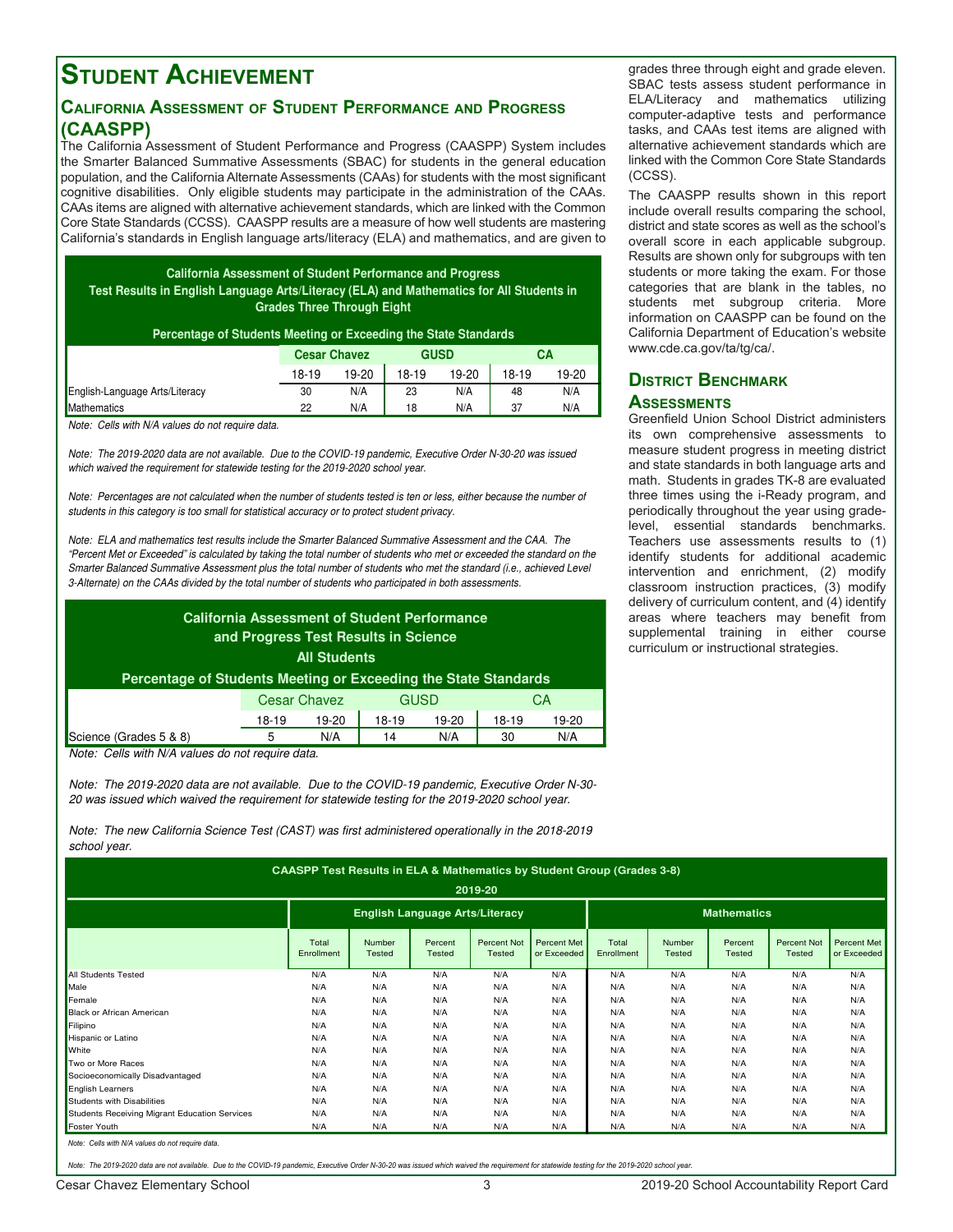#### **Physical Fitness**

In the spring of each year, Cesar Chavez School is required by the state to administer a physical fitness test to all students in grades five and seven. The physical fitness test measures each student's ability to complete six fitness tasks in six major areas. Students that either meet or exceed the standards in all six fitness areas are considered to be physically fit or in the "healthy fitness zone." Comparative District and state results can be found at the CDE's website http://www.cde. ca.gov/ta/tg/pf/.

| <b>California Physical Fitness Test Results</b><br>2019-20 |        |                     |        |  |  |  |  |  |
|------------------------------------------------------------|--------|---------------------|--------|--|--|--|--|--|
|                                                            |        | % of Standards Met: |        |  |  |  |  |  |
|                                                            | 4 of 6 | $5$ of 6            | 6 of 6 |  |  |  |  |  |
| Grade Level<br>Fifth                                       | N/A    | N/A                 | N/A    |  |  |  |  |  |

Note: Cells with N/A values do not require data as the 2019-2020 data are not available.

Note: Due to the COVID-19 pandemic, Executive Order N-56-20 was issued which waived the requirement to administer the physical fitness performance test for the 2019-2020 school year.

# **School Facilities & Safety**

Cesar Chavez Elementary provides a safe, clean environment for learning through proper facilities maintenance and campus supervision. The campus is entirely fenced in, and is a completely enclosed and secure environment in which students can learn. Once school is in session, all gates are closed and visitors must access the campus through the school office.

2019-20 Campus Improvement Projects:

- Redesign of the playground area and repainting/restriping playground area
- Landscaping projects to the front of the school

### **Campus Supervision**

As students arrive on campus in the morning, yard duty supervisors monitor student activity until 8:05 a.m. in the multipurpose room, and teachers on duty are in the playground area from 8:00 a.m. until school starts. During<br>recess, teachers share supervisory supervisory responsibilities of playground activity. A yard support program provides monitored student activities during recess times. During lunch, yard duty supervisors monitor students on the

| <b>Campus Description</b>    |          |  |  |  |  |
|------------------------------|----------|--|--|--|--|
|                              | Quantity |  |  |  |  |
| # of Permanent Classrooms    | 30       |  |  |  |  |
| # of Portable Classrooms     | 2        |  |  |  |  |
| # of Restrooms (student use) | 5 sets   |  |  |  |  |
| Music Room                   |          |  |  |  |  |
| Multipurpose Room/Cafeteria  |          |  |  |  |  |
| Workroom                     |          |  |  |  |  |
| Library/MakerSpace           |          |  |  |  |  |
| <b>Staff Lounge</b>          |          |  |  |  |  |

playground. At the end of the day, kindergarten students are released from their rooms or the cafeteria to their parents through a gate in their area. Students in grades K-2 who are being picked up by parents are lined up at the front gate and released directly to their parents. Teachers release students in grades 3-6 from their classrooms to the cafeteria for parent pick up. Those students who ride buses in kindergarten are escorted by yard duty supervisors to the bus loading area while grades 1-6 are released and directed to the bus area. At the bus loading area, K-6 bus riders are supervised by yard duty supervisors. The principal, custodian, school office staff, and yard duty personnel carry hand-held radios to<br>facilitate routine and emergency facilitate routine and emergency communications.

To maintain a safe and secure environment while classes are in session, all parents and visitors are required to check in at the school office upon arrive, wear a visitor's badge while on campus, and return to the school office upon departure.

### **School Site Safety Plan**

A Comprehensive School Site Safety Plan was initially developed for Cesar Chavez Elementary in collaboration with local law enforcement and<br>fire protection agencies and district protection agencies and administration to fulfill Senate Bill 187 requirements. Components of this plan include child abuse reporting procedures, teacher notification of dangerous pupil procedures, disaster response procedures, sexual harassment policy, procedures for safe arrival and departure from school, and dress code policy. Cesar Chavez Elementary's most current school safety plan was reviewed, updated, and shared with school staff in September 2020. An updated copy of the school site safety plan is available to the public at the Greenfield Union School District office and the school office.

### **Monterey County Williams Facilities Inspection**

On an annual basis, representatives from the Monterey County Superintendent of Schools visit Greenfield Union School District's schools that are in the API Decile Ranks 1-3. The inspection is designed to evaluate and verify that school facility conditions are in "good repair" and that any deficiencies are accurately reported in the School Accountability Report Cards. The county inspection was completed in the first quarter (July-September) of 2020. Results of the inspection and corrective action taken by the district are provided in the table below.

#### **School Inspections**

Schools are required by state law to conduct an annual comprehensive inspection of school facilities, paying close attention to designated areas identified by state legislation and the Office of Public School Construction guidelines. The most recent facilities inspection at Cesar Chavez Elementary took place on July 10, 2020. Schools are required by state law to report the condition of their facilities. During the 2019-20 school year, 100% of student restrooms were fully operational and available for use at all times.

### **Campus Maintenance**

The custodial staff and district's maintenance department work together and communicate at least every other day to ensure playgrounds, classrooms, and campus grounds are wellmaintained and kept safe and functioning for students, staff, and visitors. Greenfield Union<br>School District has established a School District has established a comprehensive set of cleaning standards to ensure campus facilities are maintained in good repair and kept safe for students and staff. Parents may request to view approved cleaning standards by contacting the district's Director of Maintenance and Operations through the district office.

| Area Inspected                                                               | Category |              |                  |                    | <b>Deficiency Noted</b>                                      |                                | <b>Corrective Action Taken</b> |
|------------------------------------------------------------------------------|----------|--------------|------------------|--------------------|--------------------------------------------------------------|--------------------------------|--------------------------------|
|                                                                              |          |              |                  | <b>NO FINDINGS</b> |                                                              |                                |                                |
|                                                                              |          |              |                  |                    | <b>School Facility Good Repair Status</b>                    |                                |                                |
| <b>Item Inspected</b>                                                        |          |              |                  |                    | <b>Repair Status</b>                                         |                                |                                |
| <b>Inspection Date:</b>                                                      |          |              |                  |                    |                                                              | <b>Repair Needed and</b>       |                                |
| July 10, 2020                                                                |          | Good         | Fair             | Poor               |                                                              | <b>Action Taken or Planned</b> |                                |
| Systems: gas leaks, Mech/HVAC,<br>sewer                                      |          |              |                  |                    |                                                              |                                |                                |
| <b>Interior Surfaces</b>                                                     |          | ✓            |                  |                    |                                                              |                                |                                |
| <b>Cleanliness:</b> overall cleanliness, pest<br>vermin infestation          |          | ✓            |                  |                    |                                                              |                                |                                |
| Electrical                                                                   |          | ✓            |                  |                    |                                                              |                                |                                |
| <b>Restrooms/Fountains</b>                                                   |          |              |                  |                    |                                                              |                                |                                |
| <b>Safety:</b> fire safety, hazardous<br>materials                           |          |              |                  |                    |                                                              |                                |                                |
| <b>Structural:</b> structural damage, roofs                                  |          |              |                  |                    |                                                              |                                |                                |
| <b>External:</b> playground school grounds,<br>windows, doors, gates, fences |          | $\checkmark$ |                  |                    |                                                              |                                |                                |
|                                                                              |          |              |                  |                    | <b>Overall Summary of School Facility Good Repair Status</b> |                                |                                |
|                                                                              |          |              | <b>Exemplary</b> |                    | Good                                                         | Fair                           | Poor                           |
| <b>Overall Summary</b>                                                       |          |              |                  |                    |                                                              |                                |                                |
| Percentage Description Rating:                                               |          |              |                  |                    |                                                              |                                |                                |

Exemplary: This school meets most or all standards of good repair. Deficiencies, if any, are not significant and/or impact a very small area of the school.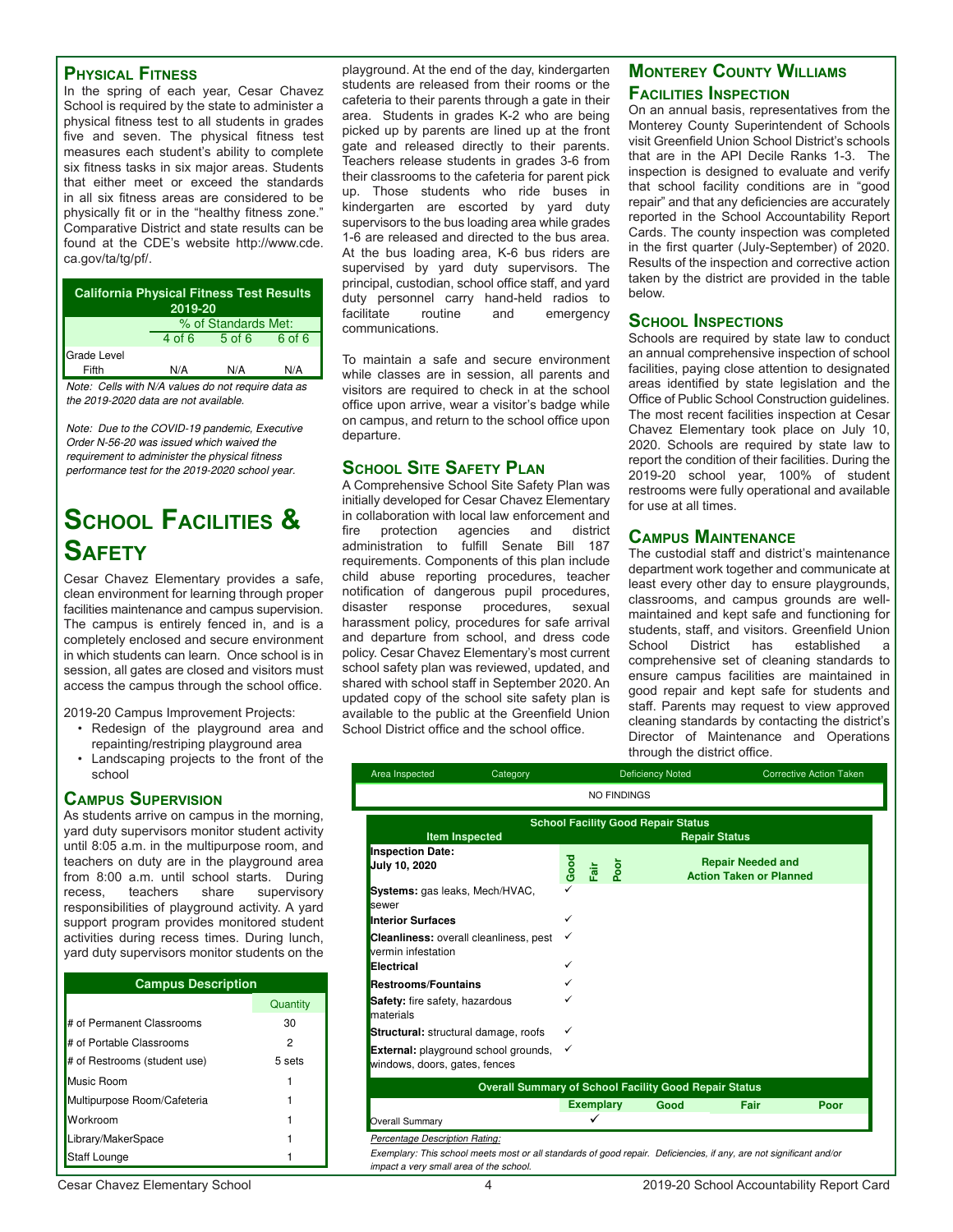One full-time day and two full-time evening custodians are assigned to Cesar Chavez Elementary School for daily cleaning of restrooms, cafeteria, classrooms, and<br>administrative areas. The Director of administrative areas. Maintenance and Operations and a part-time maintenance custodian are available during the day to fulfill custodial needs as they arise during the school day.

Maintenance and Operations employs an electronic, web-based work order system that enables school staff to communicate its maintenance needs. Teachers and school staff relay requests for unscheduled special projects directly to school office staff who complete and submit a work order request to the Director of Maintenance of Operations. The director evaluates, prioritizes, and then forwards the request immediately to custodians for resolution. Custodians are qualified to perform minor and routine maintenance. Larger and more specialized projects are typically outsourced to third party contractors. Emergencies and urgent situations are typically resolved immediately.

All staff share the responsibility to report safety hazards or other conditions that need immediate attention. Graffiti and signs of vandalism are removed prior to students arriving on campus. The principal communicates with Maintenance and Operations staff as needed to manage safety concerns, cleaning practices, and maintenance needs.

|                         | <b>Average Class Size and</b><br><b>Class Size Distribution</b> |                    |                         |       |  |  |  |
|-------------------------|-----------------------------------------------------------------|--------------------|-------------------------|-------|--|--|--|
|                         |                                                                 | 2017-18            |                         |       |  |  |  |
|                         | Average                                                         | Number of Classes* |                         |       |  |  |  |
|                         | Class                                                           |                    |                         |       |  |  |  |
| Grade Level             | Size                                                            | $1 - 20$           | $21 - 32$               | $33+$ |  |  |  |
| K                       | 29.0                                                            |                    | $\overline{4}$          |       |  |  |  |
| 1                       | 29.0                                                            |                    | $\overline{\mathbf{4}}$ |       |  |  |  |
| $\overline{2}$          | 25.0                                                            |                    | 5                       |       |  |  |  |
| 3                       | 26.0                                                            |                    | 5                       |       |  |  |  |
| $\overline{4}$          | 30.0                                                            |                    | $\overline{\mathbf{4}}$ |       |  |  |  |
| 5                       | 31.0                                                            |                    | $\overline{\mathbf{4}}$ |       |  |  |  |
|                         |                                                                 | $2018 - 19$        |                         |       |  |  |  |
| K                       | 24.0                                                            |                    | 4                       |       |  |  |  |
| 1                       | 29.0                                                            |                    | 3                       |       |  |  |  |
| $\overline{2}$          | 26.0                                                            |                    | 3                       |       |  |  |  |
| 3                       | 25.0                                                            |                    | $\overline{\mathbf{4}}$ |       |  |  |  |
| 4                       | 30.0                                                            |                    | 3                       |       |  |  |  |
| 5                       | 31.0                                                            |                    | 3                       |       |  |  |  |
|                         |                                                                 | 2019-20            |                         |       |  |  |  |
| K                       | 22.0                                                            | 1                  | 3                       |       |  |  |  |
| 1                       | 23.0                                                            |                    | $\overline{4}$          |       |  |  |  |
| $\overline{2}$          | 28.0                                                            |                    | 3                       |       |  |  |  |
| 3                       | 27.0                                                            |                    | 3                       |       |  |  |  |
| $\overline{\mathbf{4}}$ | 31.0                                                            |                    | 3                       |       |  |  |  |
| 5                       | 30.0                                                            |                    | 3                       |       |  |  |  |
| 6                       | 31.0                                                            |                    | 3                       |       |  |  |  |
| Other**                 | 8.0                                                             | 1                  |                         |       |  |  |  |

\*Number of classes indicates how many classes fall into each size category (a range of total students per class).

## **Classroom Environment Class Size**

The Class Size Distribution table in this report illustrates the distribution of class sizes by grade level, the average class size, and the number of classes that contain 1-20 students, 21-32 students, and 33 or more students.

### **Student Recognition**

Cesar Chavez Elementary's staff celebrate student learning and positive behavior at school assemblies held each quarter. Each teacher selects students to receive Progress Awards; these awards honor students who have demonstrated outstanding effort in respectfulness, responsibility, safety and academic progress. Students with no absences in a month earn a Perfect Attendance award that month and, if there are no absences for the entire year, they are honored with a Perfect Attendance award at the end-of-the-year assembly. Students have the opportunity to earn the Character Counts award weekly and monthly for exhibiting positive character traits. There is a Cesar Chavez award for students who exhibit overall academic and behavior traits awarded each year. Raffles are held for "Got Caught Reading", Character Counts, Accelerated Reader, and Perfect Attendance weekly. Grades 1 through 3 participate in the 100 Book challenge and are awarded a medal for each 25 hours. Students read using reading logs that parents sign.

## **Discipline & Climate for Learning**

Cesar Chavez Elementary School's discipline practices and behavior management strategies comply with California Education Code and approved board policies and are designed to create effective learning environments and minimize classroom disruptions. Teachers integrate Character Counts strategies to promote respect and responsibility through daily instruction and activities. Progressive discipline and proactive measures are employed in the classroom for those students experiencing difficulty following school rules or demonstrating positive behavior. Disciplinary intervention is managed by school administrators in a fair, firm, and consistent manner based upon the nature of each situation.

| <b>Suspensions and Expulsions</b> |           |                     |          |       |             |          |           |           |          |
|-----------------------------------|-----------|---------------------|----------|-------|-------------|----------|-----------|-----------|----------|
|                                   |           | <b>Cesar Chavez</b> |          |       | <b>GUSD</b> |          |           | <b>CA</b> |          |
|                                   | $17 - 18$ | 18-19               | 19-20    | 17-18 | 18-19       | 19-20    | $17 - 18$ | 18-19     | 19-20    |
| Suspensions                       | 4.50%     | 1.00%               | 0.48%    | 5.40% | 3.60%       | 1.86%    | 3.50%     | 3.60%     | $0.00\%$ |
| Expulsions                        | 0.00%     | 0.00%               | $0.00\%$ | 0.00% | 0.05%       | $0.00\%$ | 0.08%     | 0.09%     | $0.00\%$ |

### CURRICULUM & INSTRUCTION  $t$ urriculum  $\boldsymbol{\alpha}$  instructions and expulsions in the  $20$

### **Instructional Materials**

All textbooks used in the core curriculum throughout Greenfield Union School District are aligned to the California State Standards. Instructional materials for grades K-8 are selected from the state's most recent list of standards-based materials and adopted by the State Board of Education. The STEMscopes Science curriculum is being piloted during the 2020-21 school year and the district anticipates adopting the curriculum for the 2021-22 school year.

On September 10, 2020, the Greenfield Union School District Board of Trustees held a public hearing to certify the extent to which textbooks and instructional materials have been provided to students, including English Learners. The Board of Trustees adopted Resolution #1059 which certifies, as required by Education Code section 60119, that (1) textbooks and instructional materials were provided to all students, including English learners, in the district, (2) each pupil has a textbook or instructional materials, or both, to use in class and to take home, (3) sufficient textbooks and instructional materials were provided to each student, including English learners, that are aligned to the academic content standards and consistent with the cycles and content of the curriculum frameworks in language arts, science, mathematics, social studies, and English Language Development, and (4) sufficient textbooks or instructional materials were provided to each pupil enrolled in foreign language or health classes.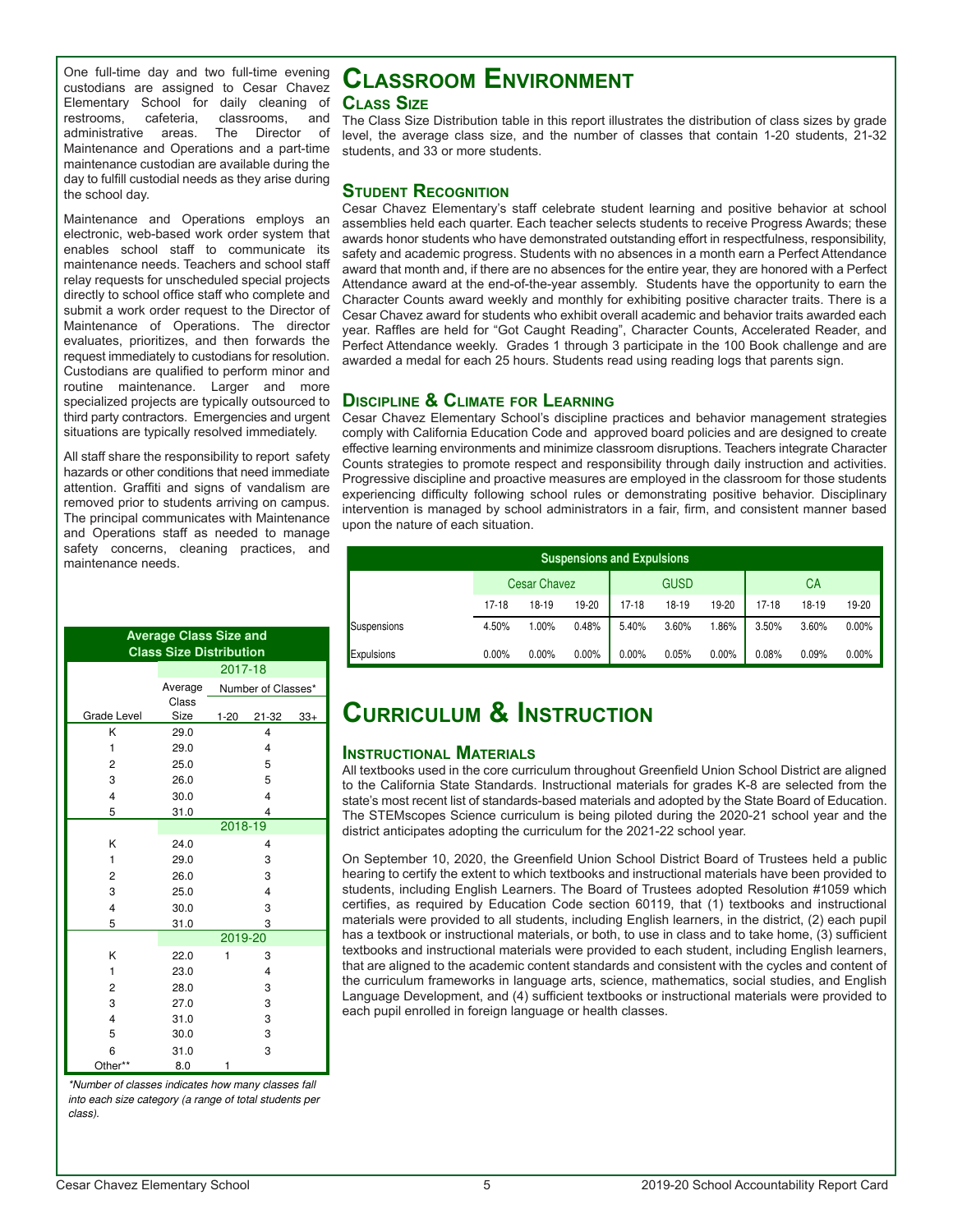|                 |                                                      | <b>Textbooks</b>                                                    |                                                                                                                         |
|-----------------|------------------------------------------------------|---------------------------------------------------------------------|-------------------------------------------------------------------------------------------------------------------------|
| Year<br>Adopted | <b>From Most</b><br><b>Recent State</b><br>Adoption? | <b>Publisher and Series</b>                                         | <b>Percent of Pupils</b><br>Who Lack Their Own<br><b>Assigned Textbooks</b><br>and/or Instructional<br><b>Materials</b> |
|                 |                                                      | Reading/Language Arts                                               |                                                                                                                         |
| 2017            | Yes                                                  | Benchmark Education - Benchmark Advance                             | 0%                                                                                                                      |
| 2017            | Yes                                                  | Bechmark Education - Benchmark Advance,<br>California English 3D    | 0%                                                                                                                      |
|                 |                                                      | Math                                                                |                                                                                                                         |
| 2015            | Yes                                                  | Great Minds - Eureka Math                                           | 0%                                                                                                                      |
|                 |                                                      | Science                                                             |                                                                                                                         |
| 2008            | Yes                                                  | MacMillan/McGraw Hill - California Science (English<br>and Spanish) | 0%                                                                                                                      |
|                 |                                                      | <b>STEMscopes California NGSS</b>                                   | 0%                                                                                                                      |
| 2007            | Yes                                                  | McDougal Littell - California Science                               | 0%                                                                                                                      |
|                 |                                                      | Social Science                                                      |                                                                                                                         |
| 2007            | Yes                                                  | MacMillan/McGraw Hill - California Vistas (English<br>and Spanish)  | 0%                                                                                                                      |
| 2006            | Yes                                                  | McGraw-Hill/Glencoe - Discovering Our Past                          | 0%                                                                                                                      |

## **STAFF DEVELOPMENT**

Greenfield Union School District combines efforts with school site administration to provide training and curriculum development which revolves around the California State<br>Standards. Teachers align classroom Standards. Teachers align curriculum to ensure that all students either meet or exceed state proficiency levels.

Grade levels participate in Professional Learning Communities (PLC's) three times per month on early release Wednesdays, and one Wednesday per month is used for professional development. During the 2019-20 school year,<br>Cesar Chavez provided professional Chavez provided development based upon student achievement levels and teacher needs as well as follow-up training on districtwide programs which included:

- Common Core State Standards
- English Learner Development
- Response to Intervention
- Data Analysis
- Standards-Focused Instruction
- Mastery of Standards
- Essential Standards Mapping

During the 2018-19, 2019-20, and 2020-21 school years professional development activities covered topics contained in the charts located in this report entitled "Professional Development Days & Topics".

Teachers are encouraged to attend professional training programs offered by the Monterey County Office of Education and other local agencies for specialized training in their instructional areas and curriculum.

Teachers that are new to the profession as well as the district receive intensive support and training through the Monterey County Office of Education's New Teacher Induction Program (formerly known as BTSA - Beginning Teacher Support and Assessment). For beginning teachers and new teachers recruited from outof-state, the New Teacher Induction Program provides support and skill-building assistance through formative assessment and individualized support. After successful completion of the twoyear program, teachers may apply for their clear teaching credential.

#### 2018-19 3 days **Professional Development Days & Topics**

### All Teachers Training:

- ELPAC/Ellevation/ELD
- Curriculum Planning (Grades K-5 & 7-8)
- Benchmark/CFAs (Grade 6)
- Eureka/Pacing and CFAs (Grade 6)
- Carnegie/Pacing and CFAs (Grades 7-8)
- All Things PLC
- Illuminate
- Science
- 
- Number Talks - Big Picture (PLC, EMMS, CFA,
- Curriculum)
- PBIS/Classroom Management
- iReady
- Classroom Technology (Aeries & Illuminate)
- Social Studies Pilot Training (Grades 7-8)
- California Collections Training (Grades 7-8)
- PLTW Science Technology Training
- PLTW Computer Science Training
- California Impact Training (Grades 7-8)
- Lego Academy (Grades 2-4)
- RTI at Work
- Soluciones Conference
- Write Tools Training
- STEAMPOSIUM
- EL/Migrant Training:
- English 3D Training
- Math Night
- Special Ed Training:
- SELPA Training
- Corrective Action
- How to Deal with Behavior
- Handle with Care
- Pathways

#### **Number of School Days/Topics Dedicated to Staff Development & Continuous Improvement**

| 2019-20<br>6 days                            |  |
|----------------------------------------------|--|
| • 6th-8th Curriculum Training                |  |
| • 7th & 8th Grade Science                    |  |
| • Benchmark Advance Training                 |  |
| • CAASPP Performance Task & Performance      |  |
| <b>Based Assessments</b>                     |  |
| $\cdot$ CABE                                 |  |
| • California Collections Training            |  |
| • California Impact Training                 |  |
| • CAST Academy                               |  |
| • Classroom Management                       |  |
| • ELD Best Practices                         |  |
| • ELPAC Training                             |  |
| • English 3D Training                        |  |
| • Eureka Math Training                       |  |
| • Family Engagement                          |  |
| Google in Education                          |  |
| • Hattie's Visible Learning                  |  |
| · Illuminate Conference                      |  |
| • Lego Academy (2nd-6th Grade)               |  |
| • Math Training                              |  |
| • Next Generation Science Standards          |  |
| • PLC Journey                                |  |
| - Positive Behavior Interventions & Supports |  |
| • Process & Protocols                        |  |
| • Professional Learning Communities          |  |
| • Project Lead the Way                       |  |
| - Response to Intervention                   |  |
| • Science Training                           |  |
| • Social Studies Pilot Training              |  |
| • Special Ed Training                        |  |
| • STEAMPOSIUM                                |  |
| • Technology Training                        |  |
| • TK-8 Arts Integration                      |  |

Write Tools Training

#### **Number of School Days/Topics Dedicated to Staff Development & Continuous Improvement**

#### 2020-21 3 days

- Computer Using Educators (CUE)
- Distance Learning Platforms
- English Language Development (ELD)
- Social Emotional Learning
- PLTW Design & Modeling
- Family Engagement
- Depth of Knowledge (DOK)
- Behavior Tier 1 Strategies -
- Classroom and Home Environment
- Tier 1 Strategies The Teaching Matrix
- Tier 1 Strategies Encouraging
- Appropriate Behavior
- Trauma Informed Care
- Tier 2 Strategies Implementation Teams & Process
- Reinforcement (R+) as an Evidence- Based Practice
- SIRAS: Assessment Reports
- Technology Training
-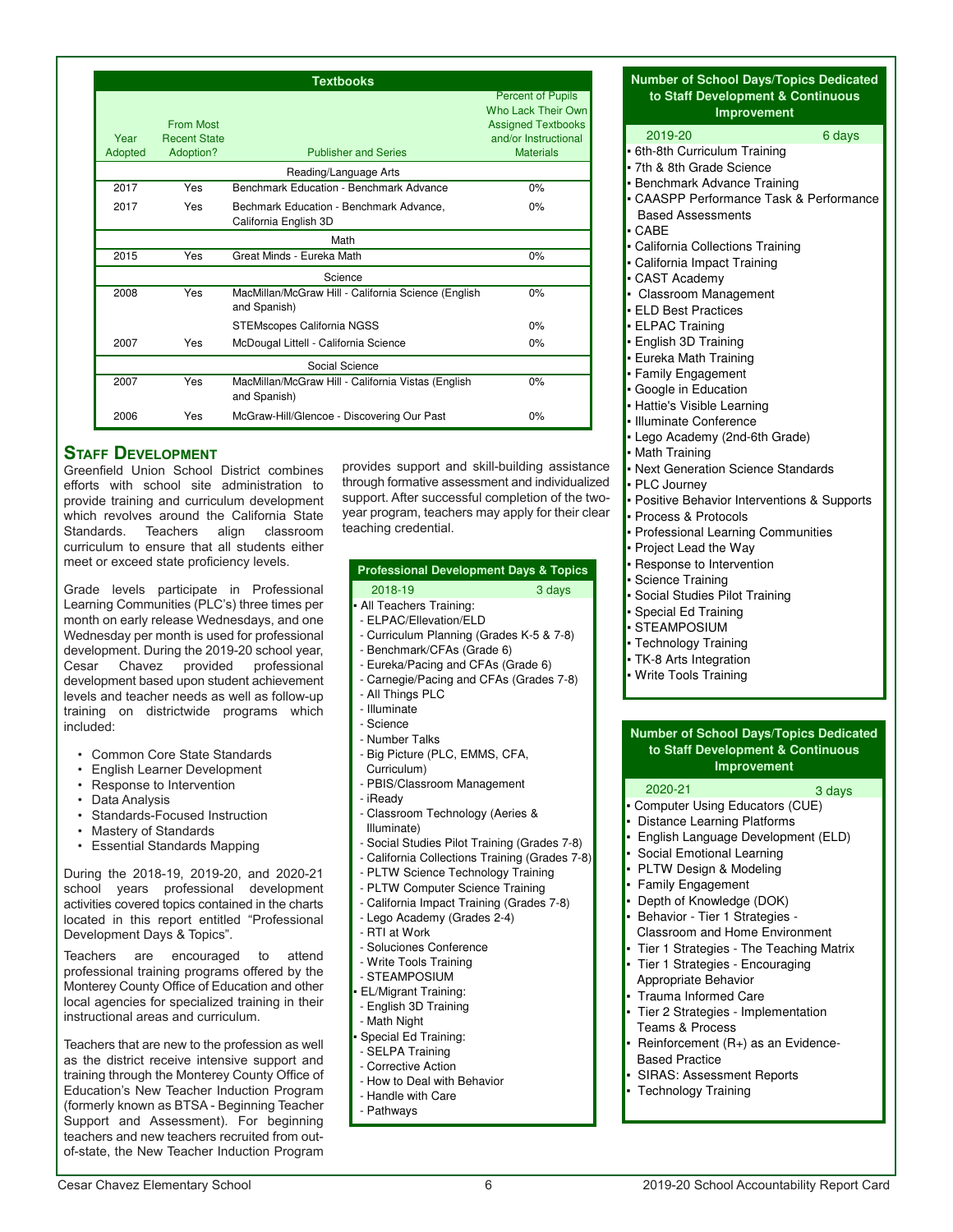#### **School Leadership**

Cesar Chavez Elementary's principal works closely with school staff and parents to ensure school programs are in alignment with student achievement goals and the schoolwide objectives.

Principal Sarah Amezcua works closely with school staff and leadership teams such as the Guiding Coalition. Monthly meetings and collaboration enable a strong focus on instructional strategies at Cesar Chavez Elementary.

The school's Guiding Coalition are comprised of the principal, assistant principal, academic coach and grade level leader representatives. The Guiding Coalition meets periodically for data analysis and to identify and develop staff development programs for teaching staff in an effort to improve student achievement.

Cesar Chavez Elementary's School Site Council (SSC) meets at least four times a year and is comprised of the principal, teachers, classified staff, and parent representatives. The SSC takes an advisory role in evaluating school programs and progress in meeting school goals.

Teaching staff work closely in Professional Learning Communities to improve student achievement, analyze data, and to set goals. Grade level teams meet every week to discuss academic progress, intervention strategies, and instructional needs.

Cesar Chavez Elementary School has an Academic Coach and a Grade Level Lead in English Language Arts and mathematics. The Leads work with the district to collaborate on the Common Core Curriculum.

#### **Specialized Instruction**

Greenfield Union School District and Cesar Chavez Elementary believe in early identification and intervention of under performing students prior to testing for learning disabilities - ensuring every student receives the instruction and skills necessary to proficiently progress from one grade to the next. All students are mainstreamed in a general education classroom and receive instruction based upon their learning level, individual education plan, or Student Study Team guidelines. Instructional programs are aligned with state and district standards, and teachers use a variety of instructional techniques and supplemental instructional materials and programs to deliver classroom lessons.

#### **Special Education**

Special education students are mainstreamed in the general education environment. One Special Day Class teacher and two Special Day Class aides for K-3 provide small group instruction in the resource room. Special education staff work closely with classroom teachers to provide instruction either on regularly-assigned class work or focused instruction in designated areas. Individualized instruction for special education students is 1) based upon their Individual Education Plan

(IEP) and 2) provided in the least restrictive environment. Each student's parents and school staff meet annually to evaluate student performance and adjust the child's IEP to meet the student's academic needs.

Greenfield Union School District is a member of the multi-district Monterey County Special Education Local Plan Area (SELPA), which collaborates with school districts and other public and private agencies in the county to provide a full complement of special education services for Cesar Chavez Elementary's students. Through the SELPA, special education support professional, students, and parents have access to an extensive pool of resources and expertise in the field of special education.

#### **English Language Learners**

English Learners (EL) are identified through the English Language Proficiency Assessments for California (ELPAC) test and home language survey. Students are placed in a classroom with a teacher who has been trained to teach second language skills to elementary students. English learners receive 30 minutes of ELD instruction as a supplement to their regular language arts curriculum. ELD instruction focuses on vocabulary building, reading fluency, and language acquisition. Teachers in grades TK-6 use the Benchmark and English 3D curriculums for ELD lessons.

#### **Targeted Intervention Programs**

Through data analysis, teachers will determine targeted intervention groups to provide every child with the additional time and support needed to learn at high levels. Our Response to Intervention (RtI) practices are within the Professional Learning Community (PLC) model, where teachers work together in teams in collaboration to provide timely, targeted, systematic interventions to ass students who demonstrate the need.

Teachers use various tools such as state assessment results, DIBELS, BPST, in class assessments, and common formative assessments (CFAs) to identify students and their level of need. Teachers are guided through the RtI pyramid of instruction as a visual representation of a system of interventions to base their targeted groups. This will allow teachers the opportunity to deploy students to the grade level above or below to receive extra support if needed. Lessons and instruction is also tailored throughout the day using differentiated researched based strategies and practices.

- Intervention Teacher: Provides at-risk intervention tutoring primarily for English learners but is available to all at-risk students.
- ASES (After School Education & Safety): The ASES Program funds the establishment of local after school education and enrichment programs. These programs are created through partnerships between schools and local community resources to provide literacy, academic enrichment and safe constructive alternatives for students in kinder through

sixth grade. Funding is designed to: (1) maintain existing before and after school program funding; and (2) provide eligibility to all elementary and middle schools that submit quality applications throughout California.

• Enrichment Programs: Music and fine arts classes are offered in the following: 1) Mariachi classes for grades 2-6; 2) guitar and piano lessons, and 3) art classes are embedded in core curriculum throughout the day. Additionally, we offer enrichment through fine and performing arts opportunities in partnership with The Arts Council for Monterey County and Missoula Community Theatre Program.

# **Professional Staff**

### **Counseling & Support Services STAFF**

It is the goal of Cesar Chavez Elementary to assist students in their social and personal development as well as academics. Diagnostic and prescriptive teachings, the resource specialist program, counseling by teachers and other staff members, and involvement of outside agencies when necessary are available and utilized for Cesar Chavez Elementary students who need this type of assistance. Parents are involved in all of these processes and are kept fully informed of their child's progress. The following table identifies counseling and non-teaching support staff assigned to Cesar Chavez Elementary. The district nurse is available on an as-needed basis and coordinates mandatory health screenings. The school counselor offers small group counseling to help students with family or school related issues.

#### **Academic Counselors and Other Support Staff**

| 2019-20                                              |                        |      |  |  |  |
|------------------------------------------------------|------------------------|------|--|--|--|
|                                                      | No. of<br><b>Staff</b> | FTE* |  |  |  |
| Academic Counselor                                   | U                      | O    |  |  |  |
| Counselor                                            | 1                      | 1.0  |  |  |  |
| Nurse                                                | As Needed              |      |  |  |  |
| Psychologist                                         | As Needed              |      |  |  |  |
| Speech/Language/Hearing<br>Specialist                | 1                      | 1.0  |  |  |  |
| <b>Community Liaison</b>                             | 1                      | 1.0  |  |  |  |
| <b>Library Clerk</b>                                 | 1                      | 0.8  |  |  |  |
| Health Aide                                          | 1                      | 1.0  |  |  |  |
| Licensed Vocational Nurse                            | As needed              |      |  |  |  |
| Academic Coach                                       | 1                      | 1.0  |  |  |  |
| <b>EL Support Teacher</b>                            | 1                      | 0.6  |  |  |  |
| Average Number of Students per<br>Academic Counselor |                        | 628  |  |  |  |

\*One Full Time Equivalent (FTE) equals one staff member working full time; one FTE could also represent two staff members who each work 50% of full time.